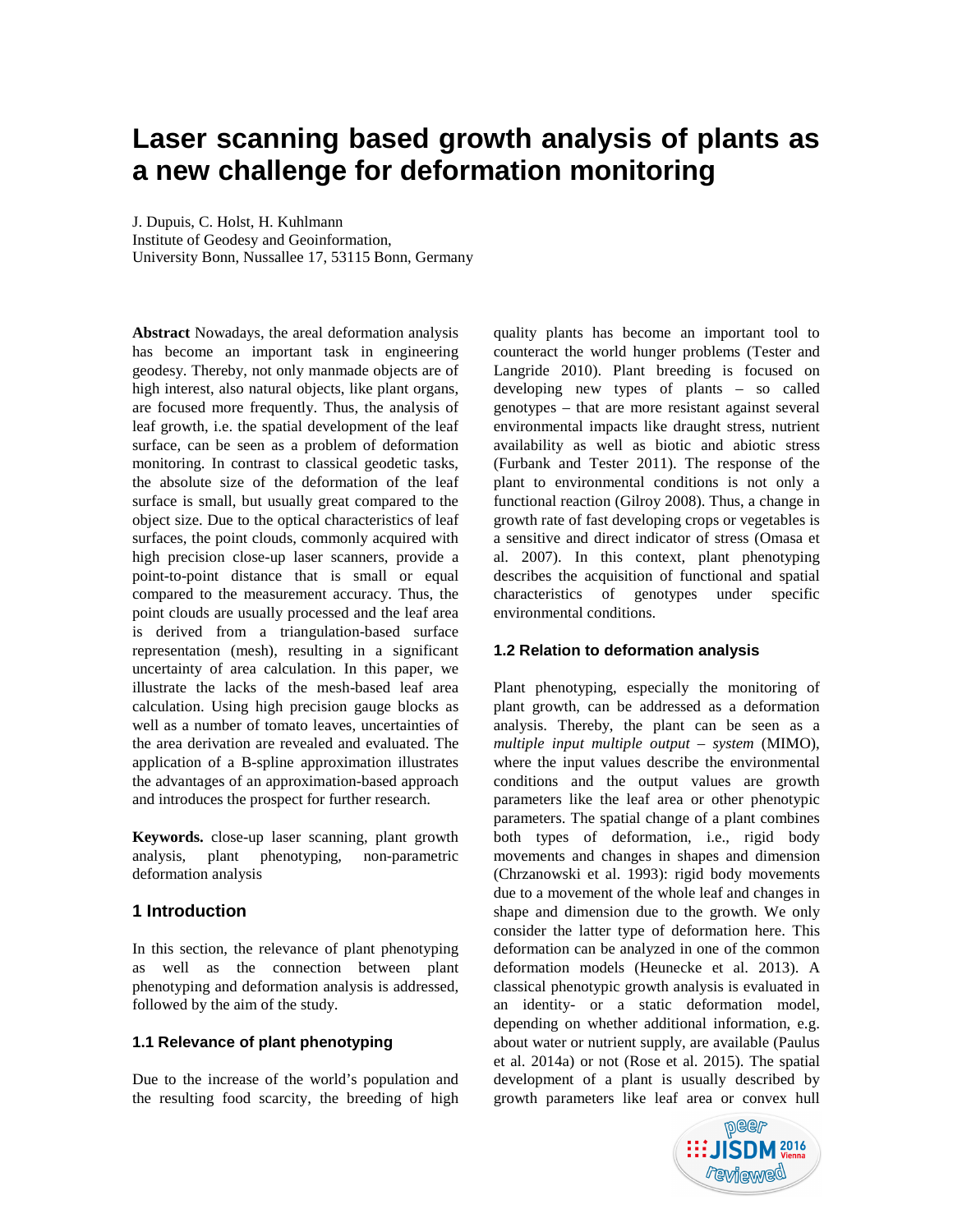volume, derived from 3D point clouds measured with different 3D imaging systems (Paulus et al. 2014a, Rose et al. 2015).

# **1.3 Aim of the study**

One of the most frequently applied growth parameters is the leaf area. Usually, the leaf area is derived from a triangulation-based surface interpolation, a so-called mesh, using processed point clouds of various 3D imaging systems (Paulus et al. 2014a, Bellasio et al. 2012, Hosoi et al. 2011). In this study, we want to illustrate the lacks of the deformation analysis using the leaf area as growth parameter, derived from a meshed surface. Using high precision gauge blocks as well as leaves of a five of tomato plants, we show the dependency of the leaf area on the processing of the point cloud. The application of an approximation-based approach using uniform B-splines improves the area derivation for the gauge block measurements and also for the leaf area calculation.

Hence, the need of using an approximation-based approach with a freeform parameterization instead of using the mesh-based approach for modeling leafs is highlighted in this study. These considerations can be transferred to other kinds of deformations analyses of natural objects.

# **2 Data acquisition**

In the first two subsections the technical measuring setup and the special characteristics of leaf measurements are addressed, followed by a description of the data processing and the derivation of the leaf area.

Because phenotyping on organ level is mostly performed using young plants (leaf area < 2500 mm<sup>2</sup>) and the growth rate is often small (only a few mm² per day), measurements were performed with a high precision industrial measuring system.

# **2.1 3D laser scanner for leaf surface acquisition**

The laser scanning device used in this study is a combination of the triangulation-based 2D close-up laser scanner "ScanWorks V5" from Perceptron company and a 7 DoF articulated measuring arm "Infinite 2.0" from ROMER company. This measuring system provides a 3D point repeatability of 45 µm and a 3D length accuracy of

69 µm, defined as maximum permissible error (mpe). The laser scanner works according to the light section method (Donges and Noll 1993) and is able to measure 7640 points per profile with a maximum profile frequency of 60 Hz in a field of view of  $\sim$ 105 mm x 110 mm (middle measuring range). This results in point resolution of  $\sim$ 14 µm within one laser line. Due to the combination of the laser scanner and the measuring arm, the small measuring range of the scanner is extended to a spherical measuring volume with a diameter of  $\sim$ 2.8 m.

# **2.2 Measuring leaves surfaces with lasers**

Measuring plant development using commercial high precision laser devices is not trivial at all. Compared against most of the manmade objects plants provide some special characteristics that have to be taken into account:

- 1. The complexity of the plant structure,
- 2. the movement of the plant and
- 3. penetration of the laser beam.

The complexity of the plant mainly affects the completeness of the resulting point cloud. Despite using a sensor with highest flexibility, it is not always possible to achieve an occlusion free point cloud of the whole plant surface. Depending on the species and the age of the plant, the leaf structure is more or less complex resulting in an overlapping of leaves or an occlusion of the stem structure.

The movement of the plant can be separated into movements caused by the flow of the air and the proper motion of plants, the so called plant tropism (Gilroy 2008). While the plant tropism causes a rigid body movement between two measuring epochs, the movement of the air provokes a swinging of the leaf mainly manifesting in high measuring noise. Thus, the parameters estimated for the growth analysis should be rotation- and translation- invariant and should be able to handle a poor signal-to-noise ratio.

The accuracy of the point cloud is also affected by the special optical properties of the leaf surface. Leaf surfaces consist of different layers providing different optical properties (Paulus et al. 2014b). Thus, the emitted laser line is able to penetrate the leaf surface and to interact with the photoactive leaf tissue content, the chlorophyll, resulting in a partial absorption of the emitted laser ray (Dupuis et al.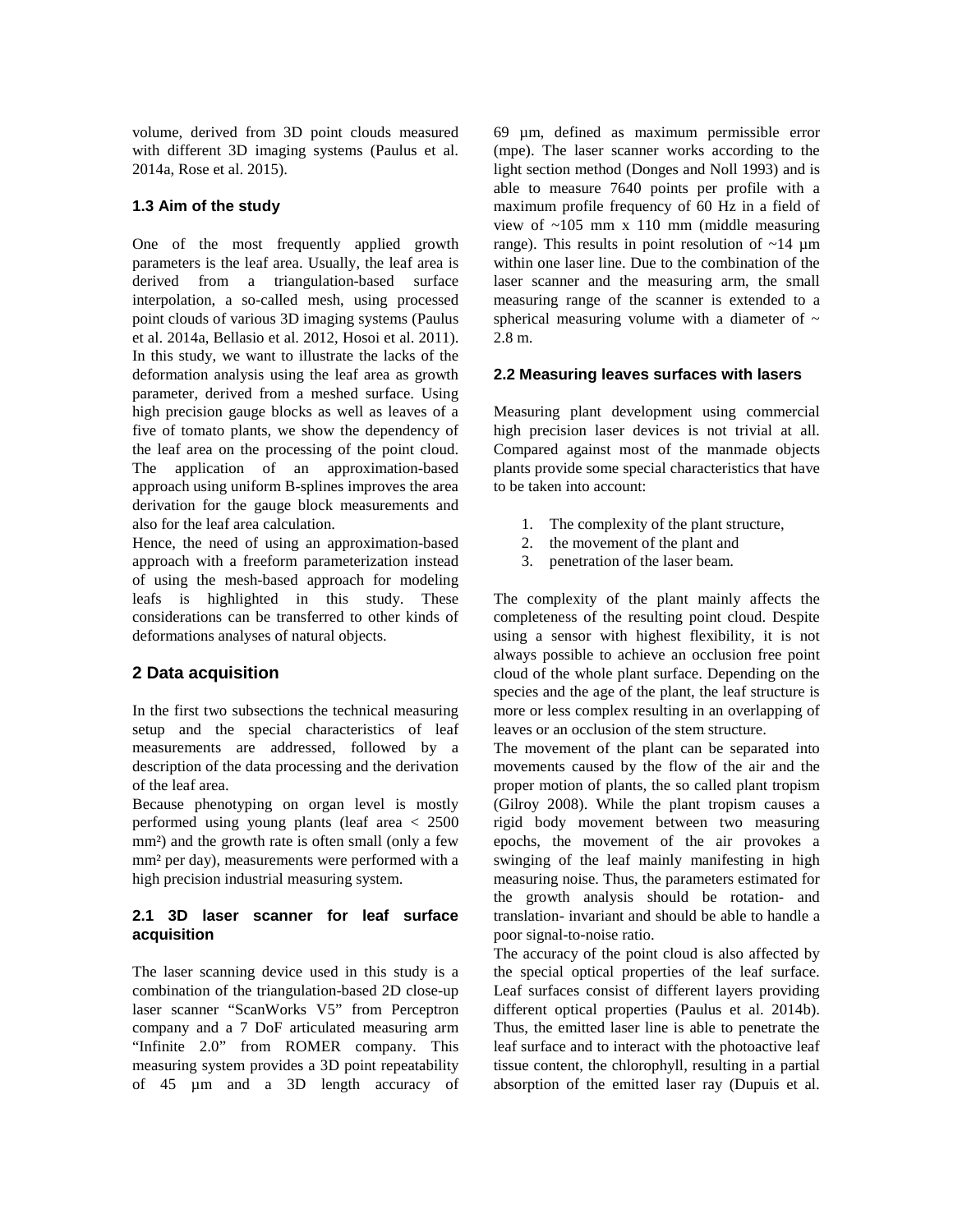2015). While the absorption leads to a weakening of the received measuring signal and therefore, to higher measuring noise (Dupuis and Kuhlmann 2014) or a signal that is not evaluable, the penetration into the leaf structure causes a systematic deviation of the distance measurement. This systematic deviation is not constant. It rather depends on the type of the plant as well as on the physiological state (Dupuis et al. 2015).

Beside the reduced accuracy, the point cloud shows an irregular point distribution, cause by the handoperated measuring system. Within one scanline the point-to-point distance is nearly constant with a magnitude of about 14µm. In contrast, the distance between two consecutive scanlines strongly depends on the moving speed of the operator. Thus, to achieve a complete point cloud of the leaf surface it has to be scanned several times with different orientations of the laser line. Furthermore, the distance between two adjacent points is usually small compared to the measuring noise.

All these aspects affect the resulting point cloud and have to be considered in the processing step before data analysis.

#### **2.3 Processing of the point cloud**

The processing of the point clouds usually consists of three main steps (Paulus et al. 2013, 2014a, 2014b). These processing steps were performed using the commercial software Geomagic Studio and Geomagic Control (3D Systems, USA).

In the first step, outliers like scanning artefacts, caused by overexposure of the sensor, and objects that do not belong to the plant were removed manually from the raw point cloud.

In a second step, the point cloud of the plant was separated manually into points representing single leaves and stem points. Theoretically, this step can be replaced by an automatic classification procedure, like Surface Feature Histograms (Paulus et al. 2013). However, we decided to use a manual labeling process because the automatic algorithm already requires a processed point cloud with a regular point distribution.

To provide a regular point distribution, in the third step, the point clouds were thinned out using the algorithm provided by Geomagic Control software. Thereby, the software reduces the number of points as long as the defined minimum point-to-point distance is reached. Against algorithms like noise reduction or surface smoothing, thinning only eliminates a subset of points as long as the defined point distribution is reached. Thus, the remaining point cloud contains a reduced number of raw data points.

#### **2.4 Derivation of the leaf area**

From the separated and regularly distributed point cloud, a mesh was calculated. Thereby, the data points were interpolated by a network of triangles following the fundamentals of the Delaunay triangulation (Delaunay 1934).

The interpolation was performed using the algorithm implemented in Geomagic Control without any smoothing options, so that every vertex in the mesh represents a raw data point of the point cloud. Using this representation, it is possible to calculate the leaf area by summing up the area of all faces of the mesh.

# **3. Theoretical impact of point cloud processing on the area derivation**

Because a mesh depicts an interpolation of neighboring surface points, the presence of measuring noise has to be taken into account. Figure 1 **A** shows a cross section of a surface and the measured point cloud. The distance between two neighboring points is partially small compared to measuring noise as it can be expected for measurements performed with the appointed scanning device. Meshing the raw point cloud data results in connection of all neighboring points (red line) and, therefore, in an area that is derived to large. Thinning the point cloud, i.e. reducing the



**Fig. 1: A)** Cross section of a surface and the measured point cloud. **B)** Topview of the boundary of a surface. The colored lines represent the interpolation for an increasing thinning level  $(R < G < B)$ .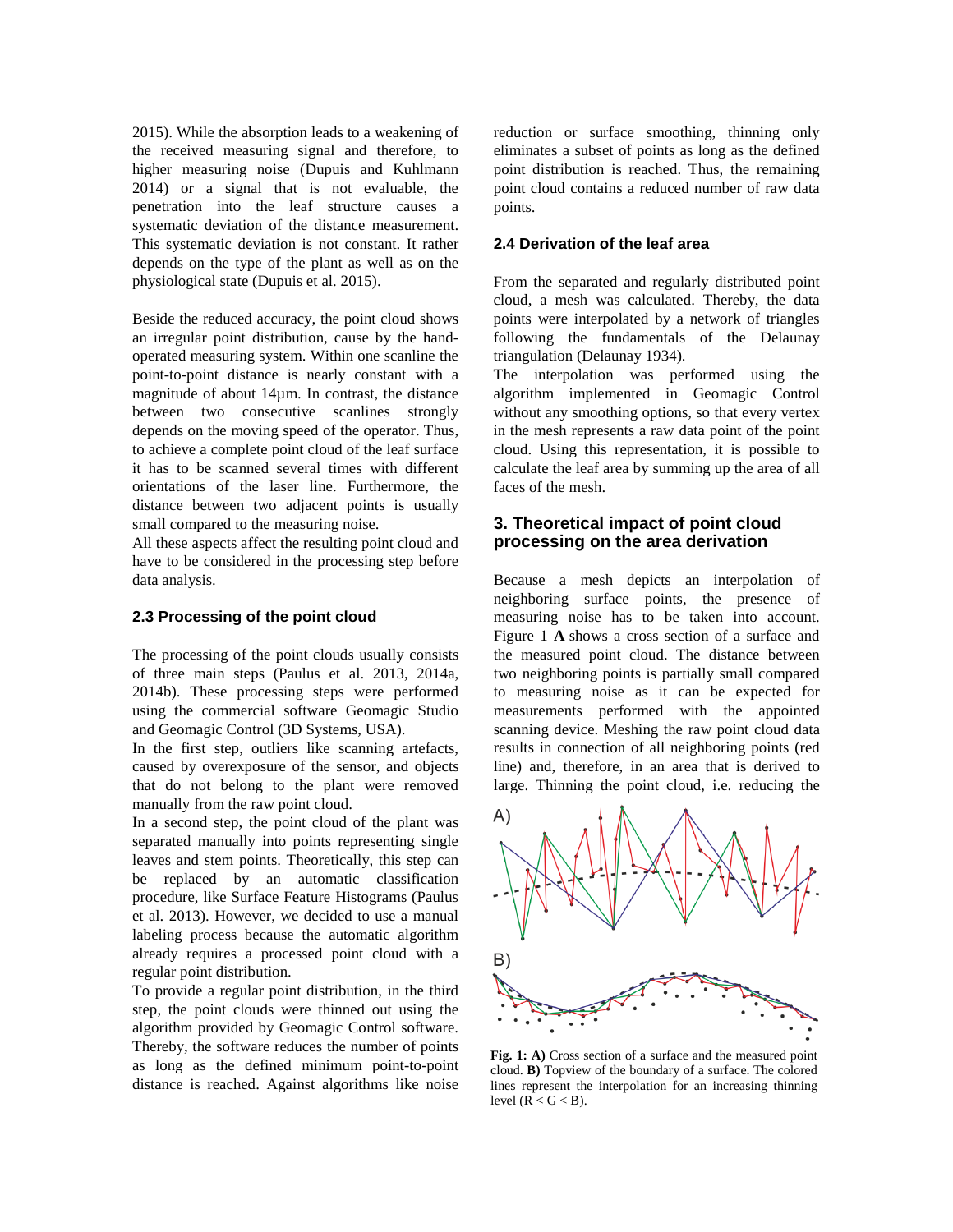number of points (green and blue line), causes a kind of surface smoothing and results in a smaller area derivation that is closer to the real area. However, an extensive smoothing also reduces the level of detail.

Another effect that has to be regarded, concerns the boundary of the surface (Figure 1 **B**). Because the algorithm tries to keep most boundary points, the larger the point-to-point distance is set in the thinout procedure, the smoother the boundary is interpolated and the larger the area is derived. However, this effect is expected to be small compared to the aforementioned one.

# **4 Laboratory Investigations with gauge blocks**

As aready written, in most studies the leaf area is calculated based on a mesh-based approach whose weak accuracy is revealed by the present study. This is proven, in the first step, by laboratory investigations based on gauge blocks. In the second step, the results are transferred to the derivation of leaf areas (see Sec. 5). Both times, the results of the mesh-based approach are compared to the ones of an approximation-based approach using B-Splines.

#### **4.1 Experimental Setup**

To provide a reference for the area, we used a set of gauge blocks with a deviation from the nominal value of  $0.10 + 0.0002$ ⋅L µm (tolerance), where L equals the nominal length of the gauge block in millimeter. The width of the blocks was measured using a micrometer screw with an accuracy of 0.01 mm (1σ).

Five blocks of different size were setup as shown in Figure 2 and measured consecutively under controlled environmental conditions. To analyze the repeatability of the approach, every gauge block was measured 27 times. The resulting point clouds were processed as described in Section 2.2 and different thinning levels ranging from 0.1 mm up to



**Fig. 2: A)** Front and **B)** side view of the measuring setup.

0.8 mm point-to-point distance were generated. After the generation of the mesh, the surface area was calculated for every repetition (see Sec. 2.4).

#### **4.2 Results of the mesh-based area derivation**

In Table 1, representative results of a gauge block with a dimension of 30 x 34.95mm<sup>2</sup>, i.e. a nominal area of 1048.5mm², are shown. It can be seen that the calculated area varied with the defined thinning level. The calculation performed on the raw point cloud resulted in an area that was about 5 % larger compared to reference value. The larger the pointto-point distance was chosen, the smaller the area was calculated. Furthermore, the standard deviation of the 27 repetitions was higher in case of no thinning and 0.1 mm thinning and reached about 3 mm² for larger point distances. The minimum deviation from the reference area was obtained at a thinning of 0.4 mm. However, these results are not generally applicable. As we used gauge blocks of different sizes ranging from 331.5 mm² to 2446.5 mm², larger areas showed partially different behavior. While the trend - the stronger the thinning process the smaller the calculated area - pertained for all tested objects, the minimum deviation from the nominal value was reached for different thinning levels. For smaller blocks, the minimum deviation was obtained for a thinning with a pointto-point distance of 0.4 mm and for larger blocks at 0.8 mm and more.

Table 1: Averaged area of a 30 x 34.95 mm<sup>2</sup> gauge block for different thinning levels ranging from no thinning to a point-topoint distance of 0.8 mm.

|                                             | TUIUIUUU alua. TUTO.J IIIIII \± 0.JIIIIII / |                  |                  |                  |                  |                  |                  |          |          |
|---------------------------------------------|---------------------------------------------|------------------|------------------|------------------|------------------|------------------|------------------|----------|----------|
|                                             | raw data                                    | $0.1 \text{ mm}$ | $0.2 \text{ mm}$ | $0.3 \text{ mm}$ | $0.4 \text{ mm}$ | $0.5 \text{ mm}$ | $0.6 \text{ mm}$ | $0.7$ mm | $0.8$ mm |
| avg. area $\lceil$ mm <sup>2</sup> $\rceil$ | 1100.013                                    | 1073.480         | 1056.827         | 1051.389         | 1048.511         | 1046.523         | 1045.108         | 1043.338 | 1042.920 |
| std.-dev. $\lceil mm^2 \rceil$              | 9.780                                       | 5.654            | 3.490            | 3.039            | 3.002            | 2.593            | 2.900            | 2.942    | 2.627    |
| std.-dev. $[%]$                             | 0.9%                                        | 0.5%             | 0.3%             | 0.3%             | 0.3%             | 0.2%             | 0.3%             | 0.3%     | 0.3%     |
| ref. - act. $\lceil mm^2 \rceil$            | $-51.513$                                   | $-24.980$        | $-8.327$         | $-2.889$         | $-0.011$         | 1.977            | 3.392            | 5.162    | 5,580    |
| ref. - act. $\lceil\% \rceil$               | $-4.9\%$                                    | $-2.4%$          | $-0.8\%$         | $-0.3%$          | $0.0\%$          | 0.2%             | 0.3%             | 0.5%     | 0.5%     |

reference area:  $1048.5$  mm<sup>2</sup> ( $\pm$  0.3mm<sup>2</sup>)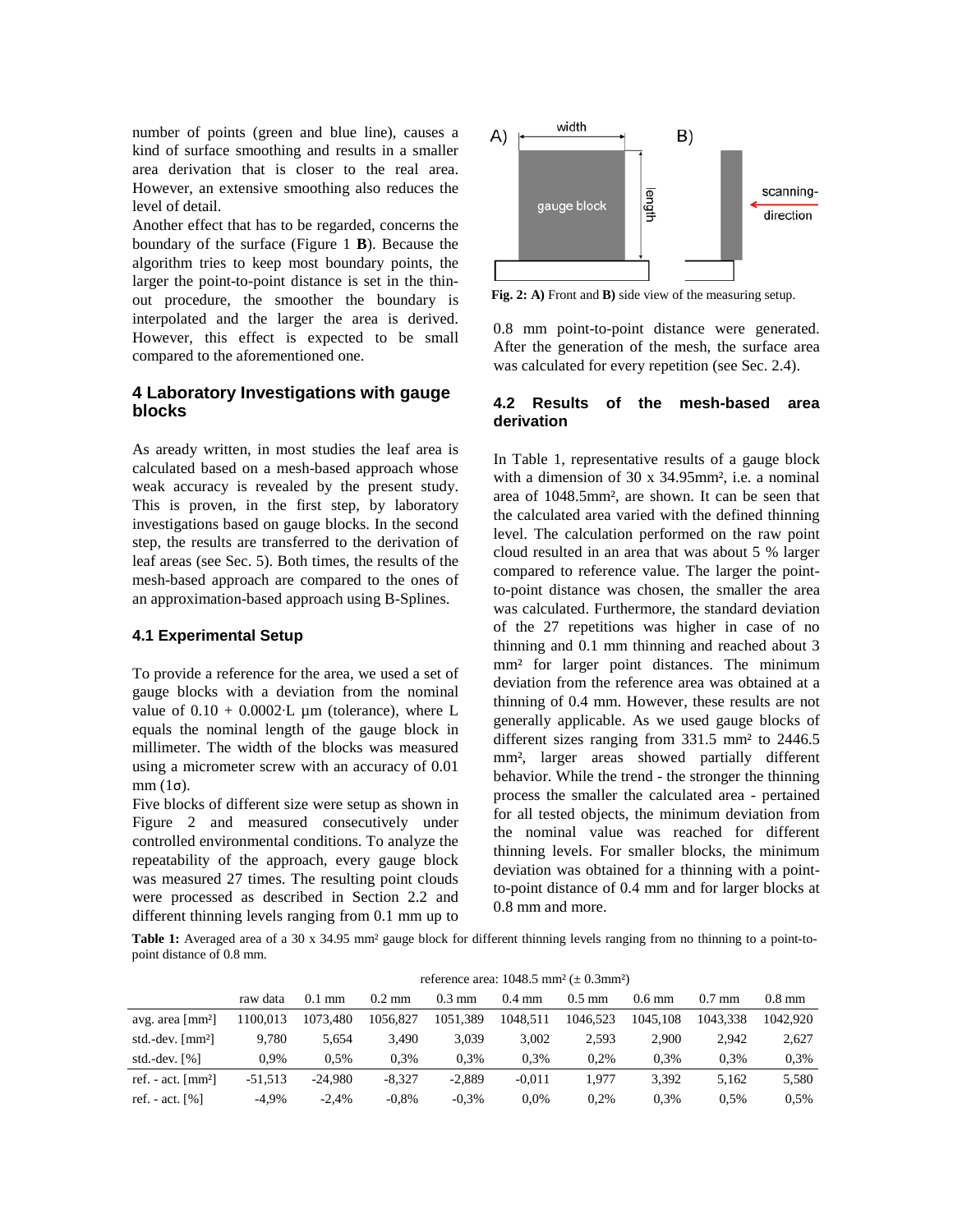The results support the theoretical considerations in Section 3. The thinning of the point cloud causes a smoothing and, therefore, the derived area decreases with an increasing point-to-point distance. The averaged area values for 0.5mm to 0.8mm thinning are even smaller than the reference area. This effect can be attributed to the thinning procedure. Large thinning leads to reduction of important edge points and points at the corners of the gauge block resulting too small area values.

#### **4.3 Approximation-based area derivation**

In order to avoid the interpolation of a noisy point cloud as it is done in the mesh-based approach, the surface is approximated this time. Then, the adjusted scan points are used to calculate the area. The representation of freeform surfaces can be realized by approximation approaches like NURBS. Due to the flat surface of the gauge blocks, we applied an approximation using B-spline as a simplification of NURBS. This procedure is explained in the following in more detail.

#### **4.3.1 B-spline approximation**

B-splines have shown their applicability in geodetic applications, e.g. for the analysis of ground movements in height networks (Holst and Kuhlmann 2015), and also in non-geodetic applications like the analysis of fractured surfaces in material research (Werner et al. 2012) or for the approximation of leaf surfaces (Harmening and Neuner 2015, Kempthorne et al. 2015).

The representation of a curve by splines is based on the piecewise approximation with polynoms of grade *n*. The extension of the one dimensional curve in a second direction enables the approximation of the surface points  $P(x, y)$  using the tensor product

$$
P(x, y) = \sum_{i=0}^{N-1} \sum_{j=0}^{M-1} P_{i,j} \cdot N_i^n(x) \cdot M_j^m(y), \qquad (1)
$$

Where  $P_{i,j}$  are the knot points, N and M depict the basis function of grade *n* and *m* in x- and ydirection, respectively. A further detailed description of splines can be found in Niemeier (2008), Heunecke et al. (2013) as well as Harmening and Neuner (2015).

For the generation of the knot points for the piecewise approximation, the point clouds of the gauge blocks were rotated into their principle axes

and a regularly distributed xy-grid was calculated. In this preliminary approach the number of knot points was chosen in a way, that the coarse leaf structure is modeled adequate. After the estimation of the spline parameters using a Gauss-Markov model, adjusted observations were derived with a point-to-point distance of 0.1 mm. The area was limited by the boundary points of the point cloud extracted by an alpha shape approach (Edelsbrunner and Mücke 1994). Using the best-fitting point clouds, meshes were calculated and the area was derived as described in Section 2.3.

To compare the results to the existing approach, all point clouds of the different thinning levels, generated with Geomagic Control were approximated by spline surfaces.

## **4.3.2 Results of the approximation-based area derivation**

Due to the approximation, the adjusted point clouds as well as the generated meshes provided a much smoother surface compared to the raw or thinned point clouds. This also manifested in the results of the area calculation. For all investigated gauge blocks, the standard deviation of the random samples was nearly constant for all thinning levels providing only a small dispersion. Regarding the magnitude, the smaller blocks (~340 mm²) resulted in a standard deviation of 0.9 % while the larger blocks  $(\sim 1000 \text{ up to } \sim 2500 \text{ mm}^2)$  provided a standard deviation of 0.4 %. This is only slightly higher than the mesh-based interpolation but independent from the point distribution and density of the point cloud.

Another difference concerns the deviation of the calculated area values from the nominal ones. For the mesh-based approach, the minimum deviation from the nominal area value was reached for different thinning levels depending on the size of the gauge block (see Sec. 4.2). Using splines, with the exception of the largest block, the smallest deviations from the nominal value were obtained for the approximation of the raw point cloud data, with a magnitude of less than 1 % for all tested block sizes. Similar to the mesh-based results the derived area decreased with an increasing point-topoint distance. However, the impact of the thinning procedure is much smaller.

These results imply that the approximation-based approach is more robust against the point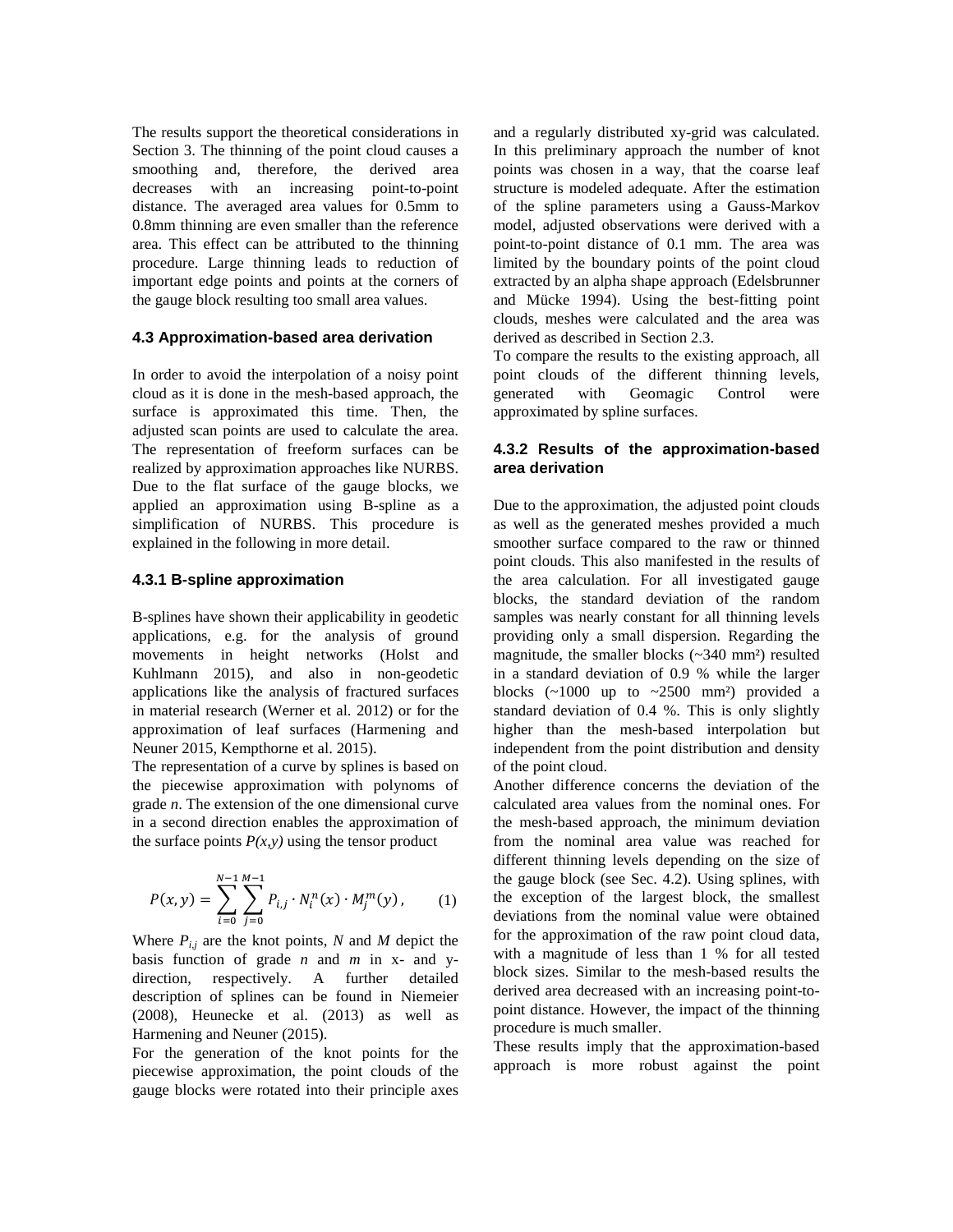distribution and density as well as against the presence of measuring noise.

# **4.4 Comparison of the mesh- and the approximation-based approach**

Calculating the surface area from a mesh-based surface representation requires a processing of the point cloud, in order to avoid an overestimation of the area. Due to presence of measuring noise, unprocessed point clouds result in a highly structured mesh and, therefore, in an area that is too large compared to nominal area. To counteract this effect the point clouds have to be thinned out. However, this thinning procedure has to be adapted to the overall size of the object, because larger areas need a larger point-to-point distance to provide a minimum deviation from the nominal area (see Sec. 4.2).

Using an approximation-based approach, the minimum deviation from the nominal area was achieved for raw point cloud data. Thus, the derived area is independent of the thin-out procedure with a deviation of less than 1 %. Furthermore, the standard deviation of the random samples is constant for different point densities and distributions. As shown in Section 4.2.3, the area calculation based on the approximation-based approach is more reliable and accurate for the investigated point-to-point distances.

# **5 Derivation of the leaf area**

In this section, the results of the mesh-based and the approximation-based approaches used for the derivation of leaf areas of tomato plants are illustrated.

#### **5.1 Results of the mesh-based leaf area derivation**



**Fig. 3:** A mesh calculated from raw point cloud data providing a perforated surface representation.



**Fig. 4:** Absolute growth, i.e. the difference between the areas of two consecutive days, of one representative plant at different thinning levels.

To check, whether the effects revealed for the gauge blocks are directly transferable to plant measurements, a random sample of five tomato plants measured over a period of 7 days was analyzed using the mesh-based approach.

Contrary to the laboratory investigation with gauge blocks, in case of leaf surfaces no nominal area values were available. Thus, we were only able to analyze the variation of the leaf surface for different thinning levels.

Principally, the calculated leaf area for the different thinning levels followed a similar trend as it was found for the gauge blocks. The larger the point-topoint distance at the thin-out procedure was chosen, the smaller the leaf area was derived. However, there were significant differences that have to be stated here.

First of all, calculating the leaf area using the raw point cloud data sometimes resulted in area values that were smaller compared to the areas calculated from the thinned point clouds. Because of the reduced measuring accuracy and the systematic deviations (see Sec. 2.2) the ratio of measuring noise and point-to-point distance became worse resulting in too highly creased edges which in turn leads to perforated surface mesh (Figure 3).

Another difference concerns the decrease of the leaf area with an increasing point-to-point distance: While the reduction of the gauge blocks was relatively small, e.g. around 5 % for the data presented in Table 1, the mean decrease of the leaf area was about 30 %, averaged over all five tomato plants and all measuring dates. Furthermore, the trend of the reduction was not constant. It differed for every single leaf of a plant and changed with every new measuring epoch.

This uncertainty in the leaf area calculation, of course, affected the derivation of the growth. The absolute growth of the leaf area was calculated from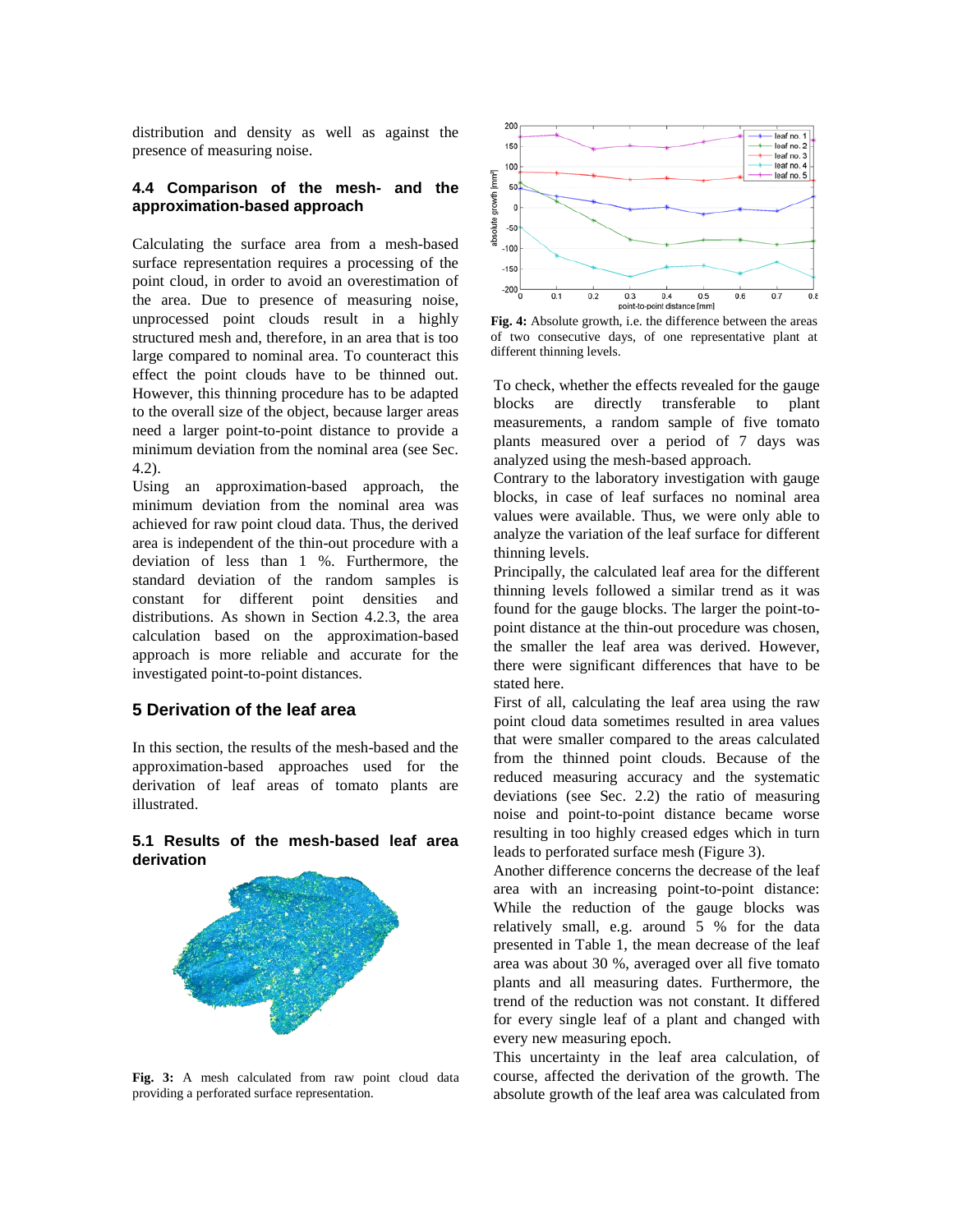the difference of two area values of two consecutive measuring epochs using the same thinning level. Thereby, the growth for the different thinning levels varied significantly (Figure 4). Due to the inconsistent decrease of the leaf area with increasing thinning level, the growth was also not constant for a single leaf. In most of the cases, the variation of the absolute growth was great compared to the mean growth value (cf. leaves no. 2 and 4 in Figure 4), averaged from all thinning levels. In some cases, the range of the variation even exceeded the mean growth value. Consequently, small deformations, as they were expected for daily measurements, were not statistically detectable.

These results clearly reveal that the mesh-based approach used in many studies does not lead to reliable and accurate estimates of the leaf growth.

#### **5.2 Application of B-splines to leaf surfaces**

Applying the B-spline approach, appointed in Section 4.3.1, to leaf surfaces imposes some requirements on the shape of the leaf surface. Because the approximation is performed on a planar grid, the leaf surface should not provide high curvature. Furthermore, boundary points should be clearly extractable by the used alpha shape approach, i.e. deep leaf indentations may cause a systematic deviation. To illustrate the general applicability of splines for the derivation of leaf areas, we approximated one leaf, providing a surface with small curvature and only small leaf indentations. The approximation was performed on different thinning levels in order to compare the results to the mesh-based approach.

In Figure 5, the deviations between the approximated leaf surface and the raw point cloud are illustrated. The distribution of the deviations shows that the approximation represents the rude shape of the leaf. However, smaller details, like leaf



**Fig. 5:** Deviations [mm] between the B-spline approximation and the raw point cloud data.

| thinning level   | mesh-based                        | approx.-based                     |  |  |
|------------------|-----------------------------------|-----------------------------------|--|--|
|                  | $\lceil$ mm <sup>2</sup> $\rceil$ | $\lceil$ mm <sup>2</sup> $\rceil$ |  |  |
| raw data         | 710,727                           | 551,269                           |  |  |
| $0.1 \text{ mm}$ | 729,872                           | 549,898                           |  |  |
| $0.2 \text{ mm}$ | 648,709                           | 547,888                           |  |  |
| $0.3 \text{ mm}$ | 613,970                           | 545,136                           |  |  |
| $0.4 \text{ mm}$ | 592,005                           | 542,049                           |  |  |
| $0.5 \text{ mm}$ | 581.631                           | 537.482                           |  |  |
| $0.6$ mm         | 574,069                           | 537.974                           |  |  |
| $0.7 \text{ mm}$ | 567.416                           | 532,309                           |  |  |
| $0.8$ mm         | 578,672                           | 531,608                           |  |  |
| range            | 151,200                           | 19.661                            |  |  |
| range/avg.       | 24.3%                             | 3.6%                              |  |  |

**Table 2:** Comparison of the mesh-based and the B-splinebased leaf area.

veins, were smoothed. Finally, the comparison resulted in a standard deviation of 91 um.

As described in Section 4.3.1, the area was calculated from meshes generated from the adjusted point clouds of the spline approximation. The results of both approaches (Table 2) show that the derived leaf area differs significantly. Comparable to the results in Section 5.1, the leaf area of the mesh-based approach decreased considerably (about 25 %) for the different thinning levels. In contrast, the leaf area of the approximation-based approach varied only little. The decrease reached only about 4% between the smallest and the largest point-to-point distance. Furthermore, due to the smoothing of the spline approximation, the magnitude of the area was smaller for all thinning levels.

Despite the promising results for the appointed leaf, there are limitations regarding the shape of the approximated leaf. As described in the beginning of this section, the uniform implementation of the Bsplines, defined on a planar grid with equidistant knot points, restricts the maximum curvature of the leaf. For the approximation of arbitrary leaves, the grid has to be adapted to the shape of the leaf surface as it is described for example in Harmening and Neuner (2015) by using Coons patch.

# **6. Conclusion**

The investigations illustrated the lacks of the meshbased approach, commonly used for the calculation of the leaf area from 3D point clouds. Laboratory experiments with high precision gauge blocks revealed deviations from the nominal area values varying with the thinning level, i.e. the defined point-to-point distance, as well as with the absolute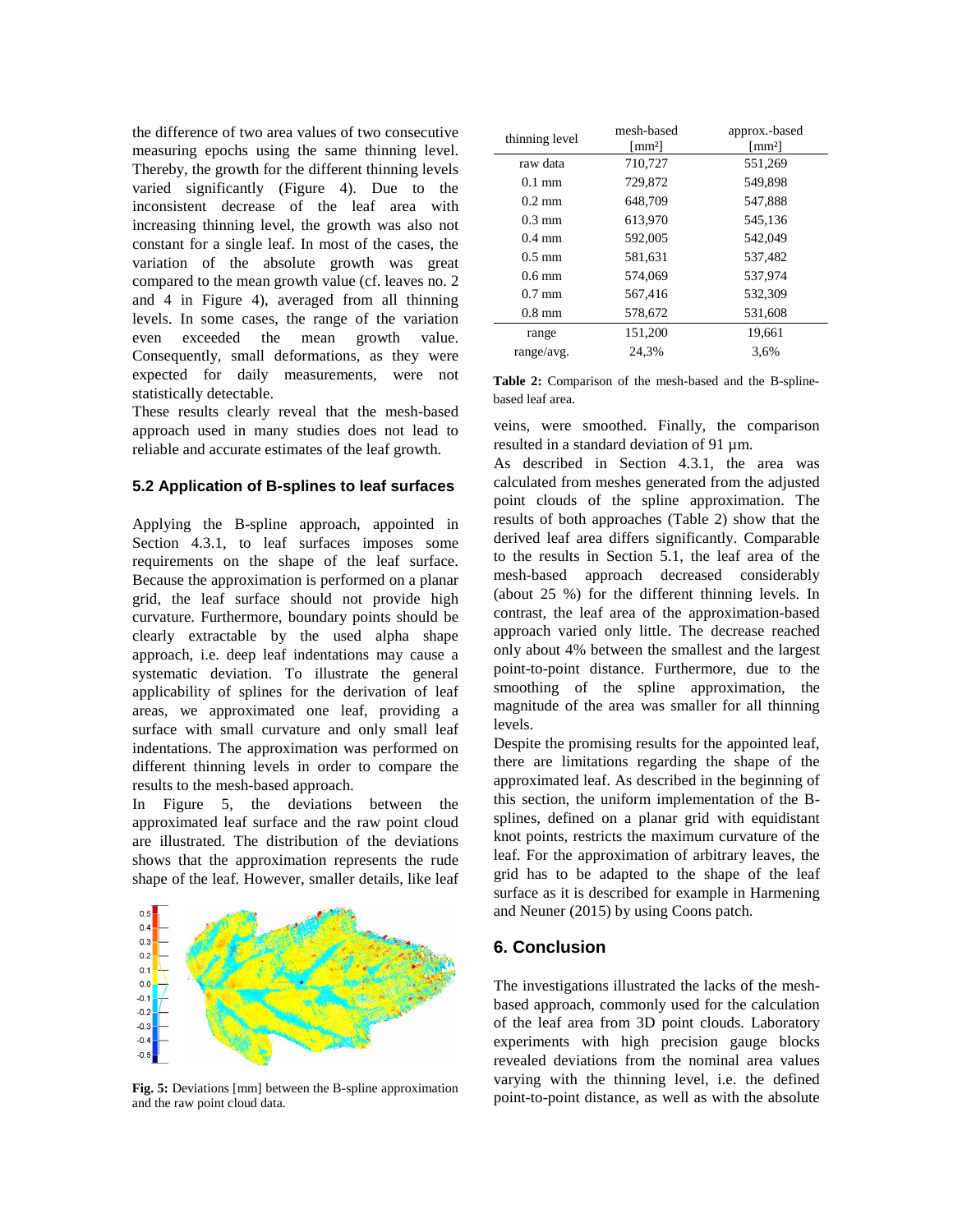size of the measured surface. This effect got reinforced on plant surfaces due to the reduced measuring accuracy. Leaf area variations caused by different thinning levels reached a magnitude of 30 % of the mean leaf area on average (see Sec. 5.1). For the purpose of a deformation analysis, this uncertainty, as a result of data processing, exacerbates the reliable detection of leaf growth.

An improvement for the area calculation was obtained for the approximation with uniform Bsplines. For the gauge blocks, the minimum deviation from the nominal values was reached by approximating the raw point cloud data and the variations caused by different point-to-point distances became small.

Promising results were also obtained for the Bspline approximation of leaf surfaces. However, the uniform implementation of the splines prevented the general applicability on arbitrary leaf surfaces. However, non-uniform implementations of Bsplines like NURBS may improve the approximation of arbitrary, highly curved 3D leaf surface shapes and, thus, can improve the leaf area calculation and, therefore, the deformation analysis. The investigations have shown the significance for the development of a freeform surface representation of natural objects like leaves surfaces. The difficulty of such a development is characterized in Holst and Kuhlmann (2016). First promising results for the approximation of leave surfaces were obtained by Harmening and Neuner (2015).

## **Acknowledgements**

The authors also want to express their gratitude to Florian Zimmermann and Johann Christian Rose for their assistance in data acquisition.

## **References**

- Bellasio, C., Olejníčková, J., Tesař, R., Šebela, D., and Nedbal, L. (2012). Computer reconstruction of plant growth and chlorophyll fluorescence emission in three spatial dimensions. *Sensors*, 12(1), 1052-1071.De Lange, N. (2013). Geoinformatik: in Theorie und Praxis. 3. Auflage, Springer-Verlag, Berlin Heidelberg.
- Chrzanowski, A., Frodge, S.L., Avella, S. (1993). The worldwide status of monitoring and analysis of dam deformations. In: Proceedings of  $7<sup>th</sup>$  International Symposium on Deformation Measurements together with 6<sup>th</sup> Canadian Symposium on Mining Surveying, Banff, Alberta, pp. 77-88
- Delaunay, B. (1934). Sur la sphere vide. *Bulletin der Akademischen Wissenschaften der UdSSR, Klasse der Mathematik und Naturwissenschaften*, pp. 793-800.
- Donges, A., and Noll, R. (1993). Lasermeßtechnik. Grundlagen und Anwendungen. Hüthig Verlag, Heidelberg, pp. 214-237.
- Dupuis, J., and Kuhlmann, H. (2014). High-Precision Surface Inspection: Uncertainty Evaluation within an Accuracy Range of 15μm with Triangulation-based Laser Line Scanners. *Journal of Applied Geodesy*, 8(2), pp. 109– 118.
- Dupuis, J., Paulus, S., Mahlein, A.-K., Kuhlmann, H., Eichert, T. (2015). The Impact of different Leaf Surface Tissues on active 3D Laser Triangulation Measurements. *Photogrammetrie- Fernerkundung- Geoinformation, 2015(6)*, pp. 437-448.
- Edelsbrunner, H., and Mücke, E. P. (1994). Threedimensional alpha shapes. *ACM Transactions on Graphics (TOG) 13.1*, pp. 43-72.
- Furbank, R. T., and Tester, M. (2011). Phenomics– technologies to relieve the phenotyping bottleneck. *Trends in plant science,* 16 (12)*,* pp*.* 635-644.
- Gilroy, S. (2008). Plant tropisms. *Current Biology*, 18(7), pp. R275-R277.
- Harmening, C. and Neuner, H. (2015). A constraint-based parameterization technique for B-spline surfaces. *Journal of Applied Geodesy, 9(3)*, pp. 143-161.
- Heunecke, O., Kuhlmann, H., Welsch, W., Eichhorn, A. and Neuner, H. (2013). Handbuch Ingenieurgeodäsie. Auswertung geodätischer Überwachungsmessungen. 2. Auflage, Wichmann Verlag Heidelberg.
- Holst, C. and Kuhlmann, H. (2015). Mathematische Modelle zur flächenhaften Approximation punktweise gemessener Bodensenkungen auf Basis von Präzisionsnivellements. In: *Busch, W., Niemeier, W., Neumann, I. (Hrsg.): Geomonitoring 2015*, Clausthal-Zellerfeld, pp. 189-206.
- Holst, C. and Kuhlmann, H. (2016). Challenges and present fields of action at laser scanner based deformation analysis.  $3<sup>rd</sup>$  Joint International Symposium on Deformation Monitoring (JISDM), Wien, Austria
- Hosoi, F., Nakabayashi, K., and Omasa, K. (2011). 3-D Modeling of tomato canopies using a high-resolution portable scanning lidar for extracting structural information. *Sensors* 11 (2), pp. 2166-2174.
- Kempthorne, D. M., et al. (2015). Surface reconstruction of wheat leaf morphology from three-dimensional scanned data. *Functional Plant Biology 42.5*, pp. 444-451.
- Niemeier, W. (2008). Ausgleichungsrechnung: Statistische Auswertemethoden. 2. Auflage, Walter de Gruyter, Berlin, New York.
- Omasa, K., Hosoi, F., and Konishi, A. (2007). 3D lidar imaging for detecting and understanding plant responses